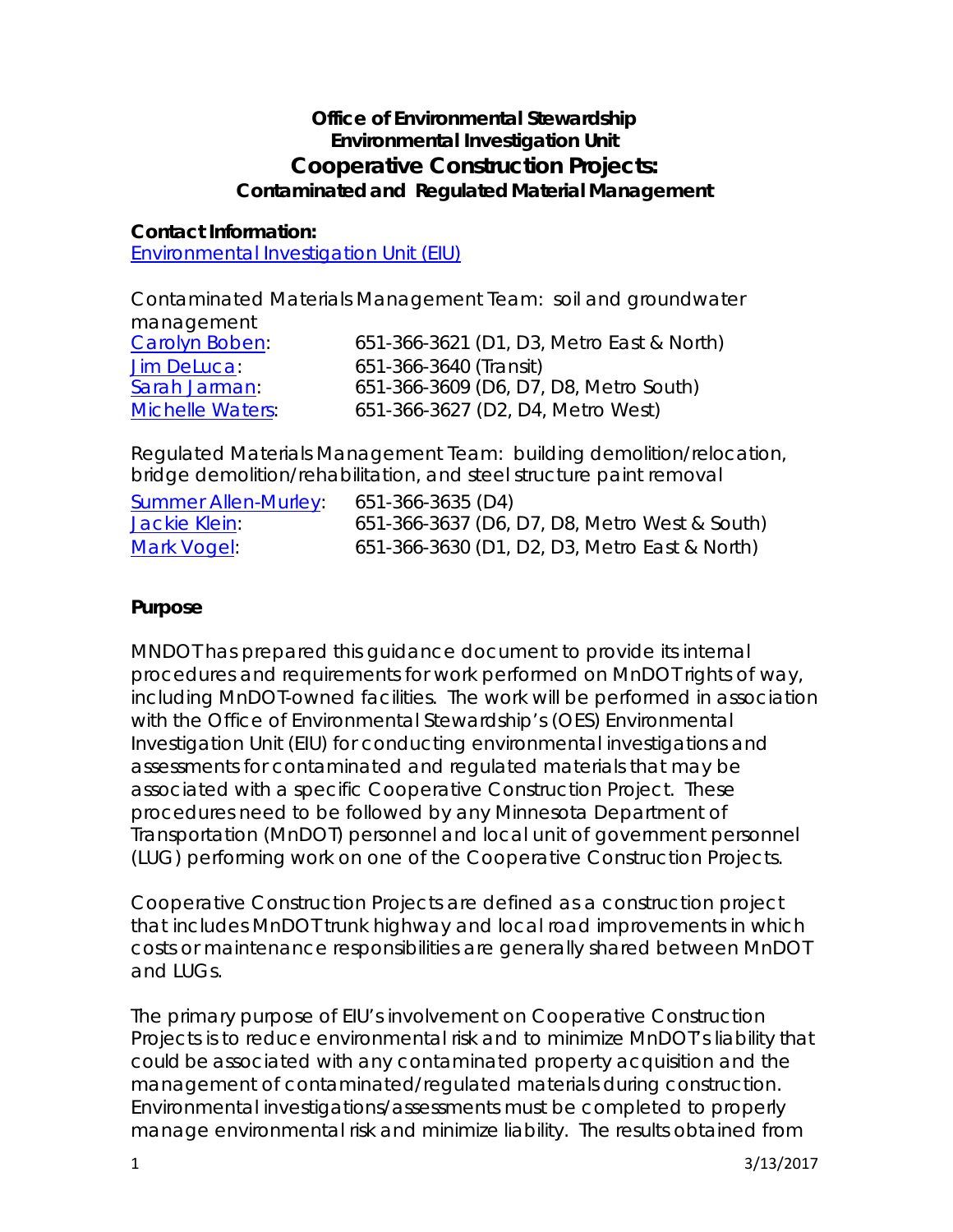the investigations/assessments will provide sufficient information for construction planning purposes to determine contaminated/regulated material management costs and to reduce schedule delays. Not completing these investigation/assessments can result in encountering unknown contaminated materials during construction which will add costs and incur project delays.

EIU's review and comment of the project design components and the associated environmental investigations/assessments will be limited to the MnDOT-owned portions of the project or on any property taken into MnDOT's system as part of the project. All acquisitions that will be taken into the MnDOT system must follow the MnDOT Environmental Due Diligence Process (EDD). MnDOT District staff and EIU can assist the LUG in completing the EDD Process.

If requested or otherwise negotiated in the project cooperative agreement, EIU will provide advice on investigations/assessments that are completed on LUG-owned property. Any deviation from procedures contained in this document must be discussed with EIU personnel prior to implementation.

## **Background**

MnDOT authorizes cooperative construction projects with LUGs where a mutual benefit and a demonstrated transportation need exist. MnDOT can only participate with LUGs in projects with trunk highway purposes. This work may be initiated by MnDOT requesting local participation in a trunk highway project, where an LUG requests improvements or indicates their willingness to share costs on a MnDOT project, where an LUG requests MnDOTs cost participation in a locally initiated project, or the LUG proposes to fund work on the trunk highway in association with a local project.

Highway projects with local government involvement may be implemented within any of the following four programs, (herein Cooperative Project):

- State Aid
- Federal Aid
- Cooperative Agreements/other solicitations
- Metro Municipal Agreements

Projects in these programs may or may not alter the trunk highway system. The EIU needs to participate in those projects that only:

- Include construction work on new or existing trunk highway rights-of-way or
- Include acquisition of highway rights-of-way where MnDOT is recorded on the property title at any time during or after completion of the project, including easements and commissioners orders.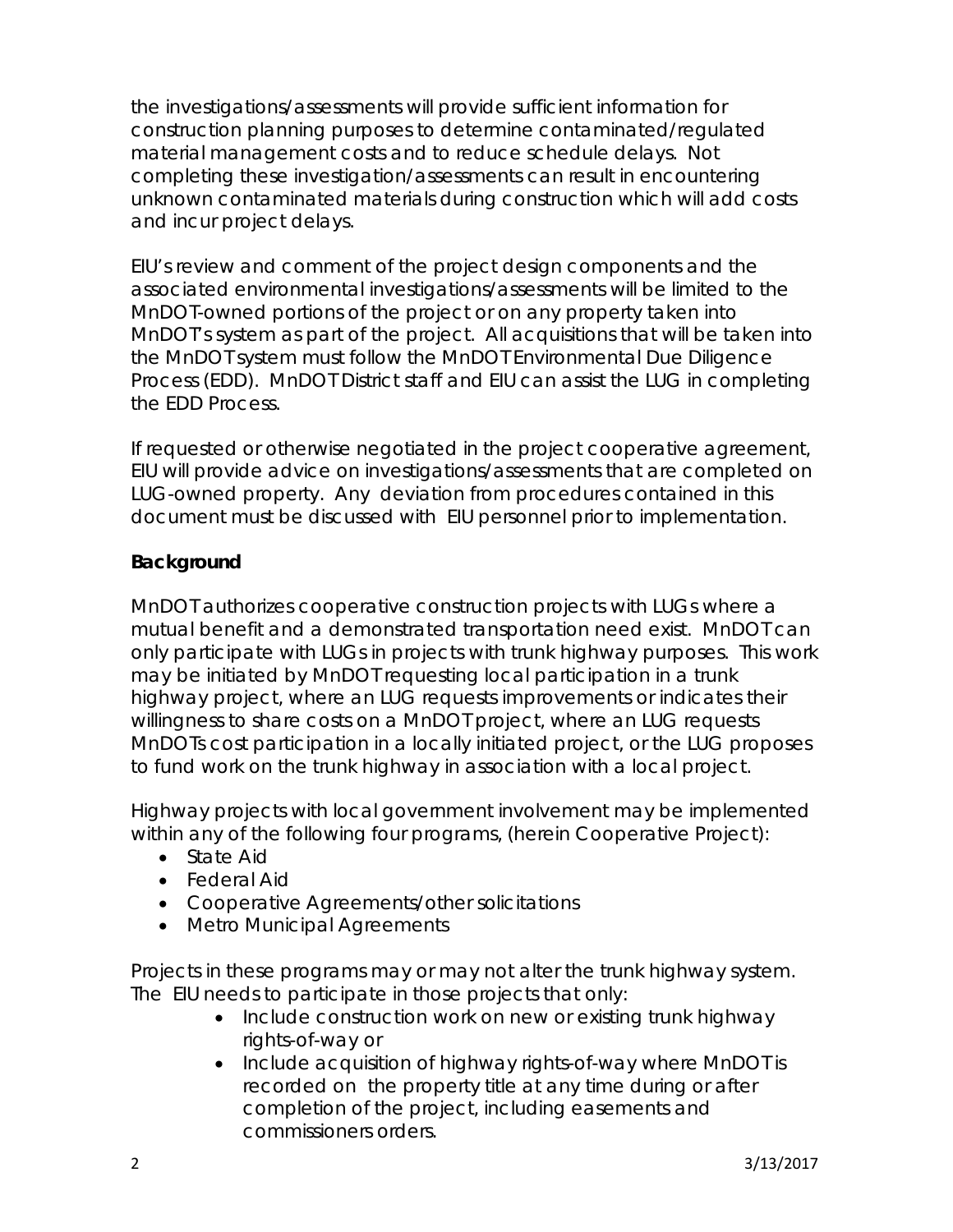Specifically, the EIU recommends that LUGs conduct environmental investigations/assessments on all of their Cooperative Projects, regardless of who the lead agency is. The LUG is expected to complete and provide funding for any necessary environmental investigations as determined by MnDOT EIU. MnDOT EIU will have involvement in those projects as stated above. EIU encourages investigating contaminated and/or regulated material issues early in the project development so the following potential benefits can be realized:

- Avoid or minimize impact to high-risk and other contaminated properties/materials by modifying the project during the concept development or design phases.
- Expedite the processing of permit applications or secure liability release documents for property acquisition by initiating early communication with regulatory agencies.
- Project Budget can be adjusted to incorporate mitigation/disposal measures.
- Incorporating appropriate contaminated and/or regulated material information into bidding documents to minimize project delays during construction.

Not following these requirements could lead to a delay in project letting and overall completion of the project. MnDOT cannot fully support a project that does not follow these requirements.

These environmental investigations/assessments are handled by two different groups within EIU and the LUG will need to be in contact with both groups if the project involves both contaminated and regulated materials. The MnDOT district staff will be able to direct the LUG to the appropriate EIU representative(s).

The MnDOT Contaminated Material Management Team (CMMT) is responsible for information related to the presence of contaminated soil, groundwater or other media within or adjacent to the construction project limits along with review and investigation of any property acquisitions that will become a part of the MnDOT system.

The MnDOT Regulated Materials Management Team (RMMT) is responsible for information related to building demolition/relocation, bridge demolition/rehabilitation, and paint removal activities from steel structures.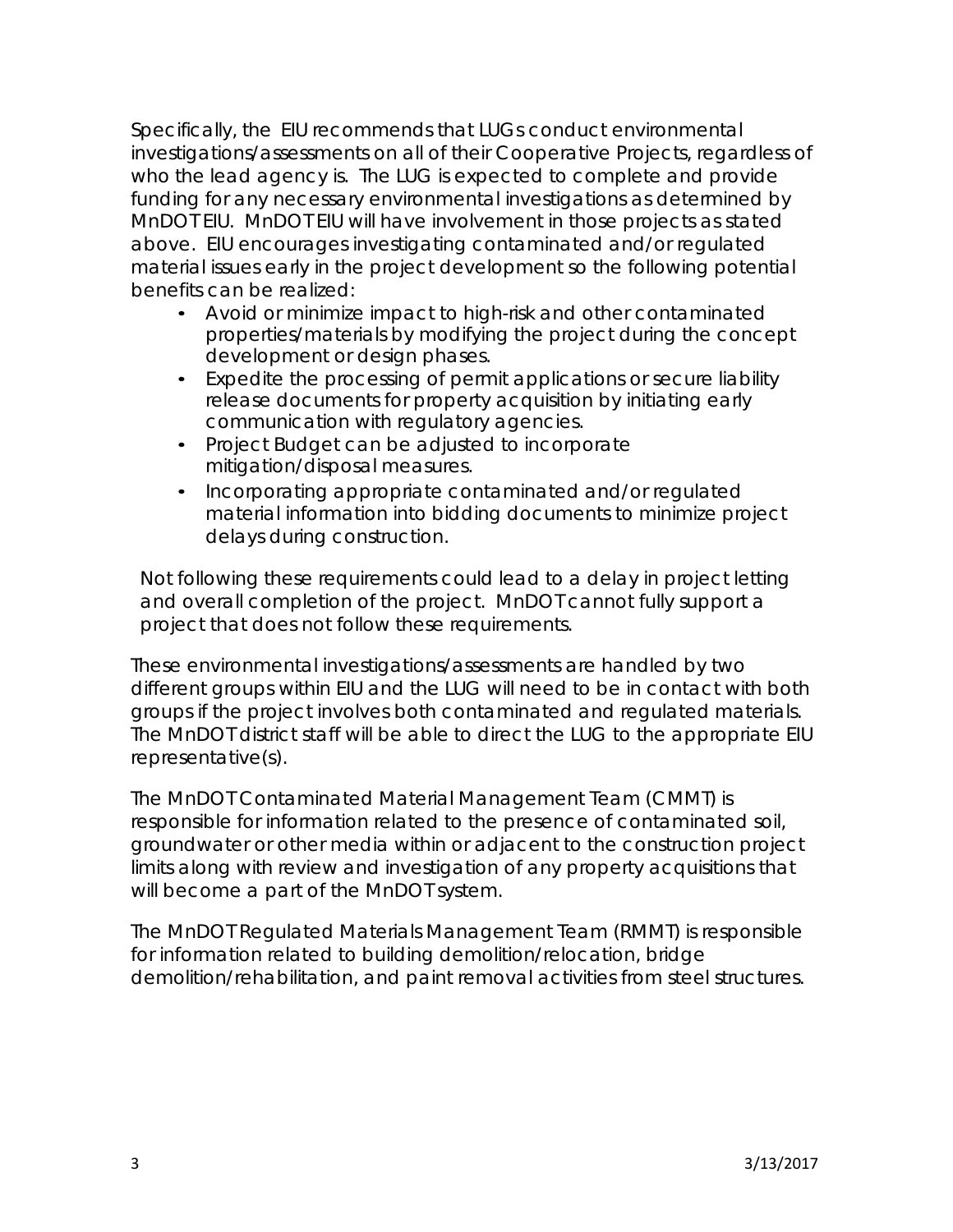## **Process**

The following process should be started as early as possible, such as during programming, scoping, preliminary design or layout development.

## **1. Initial involvement of EIU**

- a. The agency administering any project on existing or new MnDOT rights-of-way must submit the completed Contaminated/Regulated Material Checklist for Cooperative Construction Projects (Attachment 1) with a map showing the location of the proposed project to MnDOT District project manager.
- b. MnDOT District project manager submits Attachment 1 and map to EIU.
- c. The EIU reviews the project for contaminated and regulated material management needs and prepares comments for the portion of the project on new or existing MnDOT rights-of-way. EIU provides the following information to the MnDOT District project manager:

# Contaminated Material Management Team

## (CMMT) Review

- a. Identification of known or potential sources of contamination in or near the project area.
- b. Identification of actions the LUG needs to undertake and fund to characterize contaminated material issues. These actions may include, but are not limited to:
	- i. Completion of a Phase I Environmental Site Assessment
	- ii. Completion of a Phase II Environmental Site Assessment or limited drilling investigation
	- iii. Obtain liability assurances for both MnDOT and LUG by enrolling into the Minnesota Pollution Control Agency's Brownfield Program (MPCA BP)
	- iv. Retain an Environmental Consultant to conduct construction oversight monitoring

## Regulated Material Management Team (RMMT) Review

- a. Identification of known or potential regulated materials associated with building demolition/relocation, bridge demolition/rehabilitation or paint removal operations from bridge or other steel structures.
- b. Identification of actions necessary to manage regulated materials. These actions may include but are not limited to completion of a building or bridge assessment and the subsequent management and disposal of regulated materials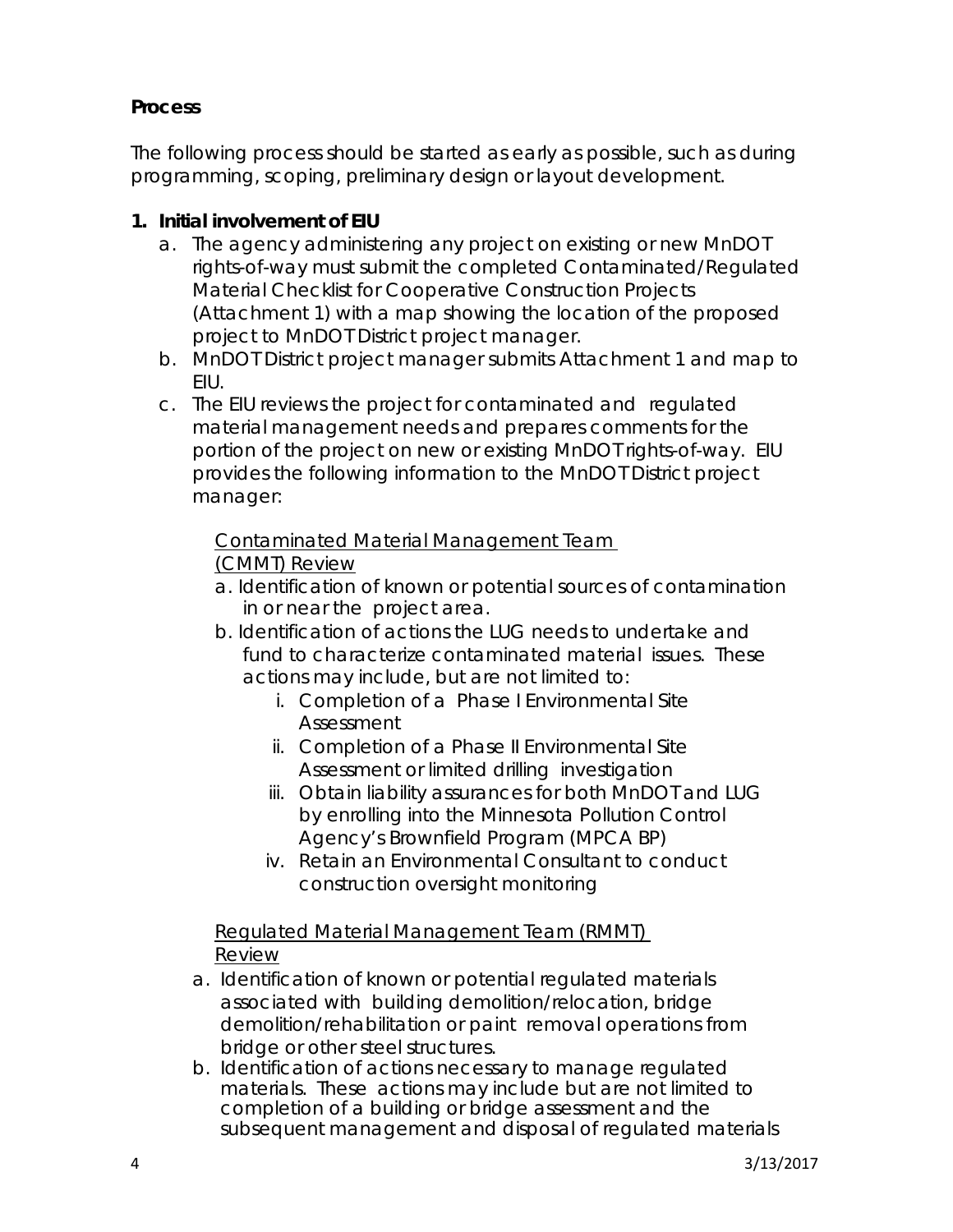identified.

## **2. Contaminated and/or regulated material investigations**

- a. MnDOT District project manager will provide EIU's review to LUG.
- b. EIU will provide the LUG with list of MnDOT's prequalified vendors that are capable of performing actions described in Section 3, below, if requested by the MnDOT District project manager.
- c. LUG provides MnDOT District project manager with scopes of work to address identified issues from EIU's review.
- d. MnDOT District project manager will provide LUG scopes of work to EIU.
- e. EIU will review, comment, and suggest changes to each of the LUG's scopes of work and provide this to the District project manager and the LUG.
- f. LUG will conduct their investigations/assessments, write reports and share draft reports with EIU for review and comment. MnDOT should be listed in all reports as being able to rely on the findings.

## **3. Investigation/Assessment Results and Use of Data**

- a. Investigation historical and analytical results will be used by the LUG to evaluate whether the proposed acquisition property is contaminated to levels that require liability protections. If contaminated at levels requiring protection, liability assurances must be obtained from the MPCA BP by the LUG. This is a time for the LUG, MnDOT District PM and CMMT staff to confer.
- b. MnDOT's expectation is that the LUG joins the MPCA BP program and completes all work for obtaining the liability assurances for themselves and for MnDOT. CMMT can assist the LUG with preparation of applications and documentation such as enrollment into the MPCA's BP. MnDOT requires liability assurances from the MPCA BP for any property that will be acquired by MnDOT and has levels of contamination requiring liability protections at any time during the project.
- c. EIU can assist the LUG with any regulatory notifications (e.g. demolition notifications; asbestos removal notifications etc.), as necessary, anywhere in the process of moving a project to construction.
- d. LUG prepares and sends draft special provisions for contaminated and regulated material management to District project manager to forward to EIU. EIU will review and comment back to the District Project Manager and LUG. EIU can assist with final preparation of special provisions.

## **4. Construction Communications/Deliverables**

a. The EIU will assist MnDOT District/LUG construction staff and/or LUG's retained environmental consultant for environmental oversight during construction for appropriate actions to properly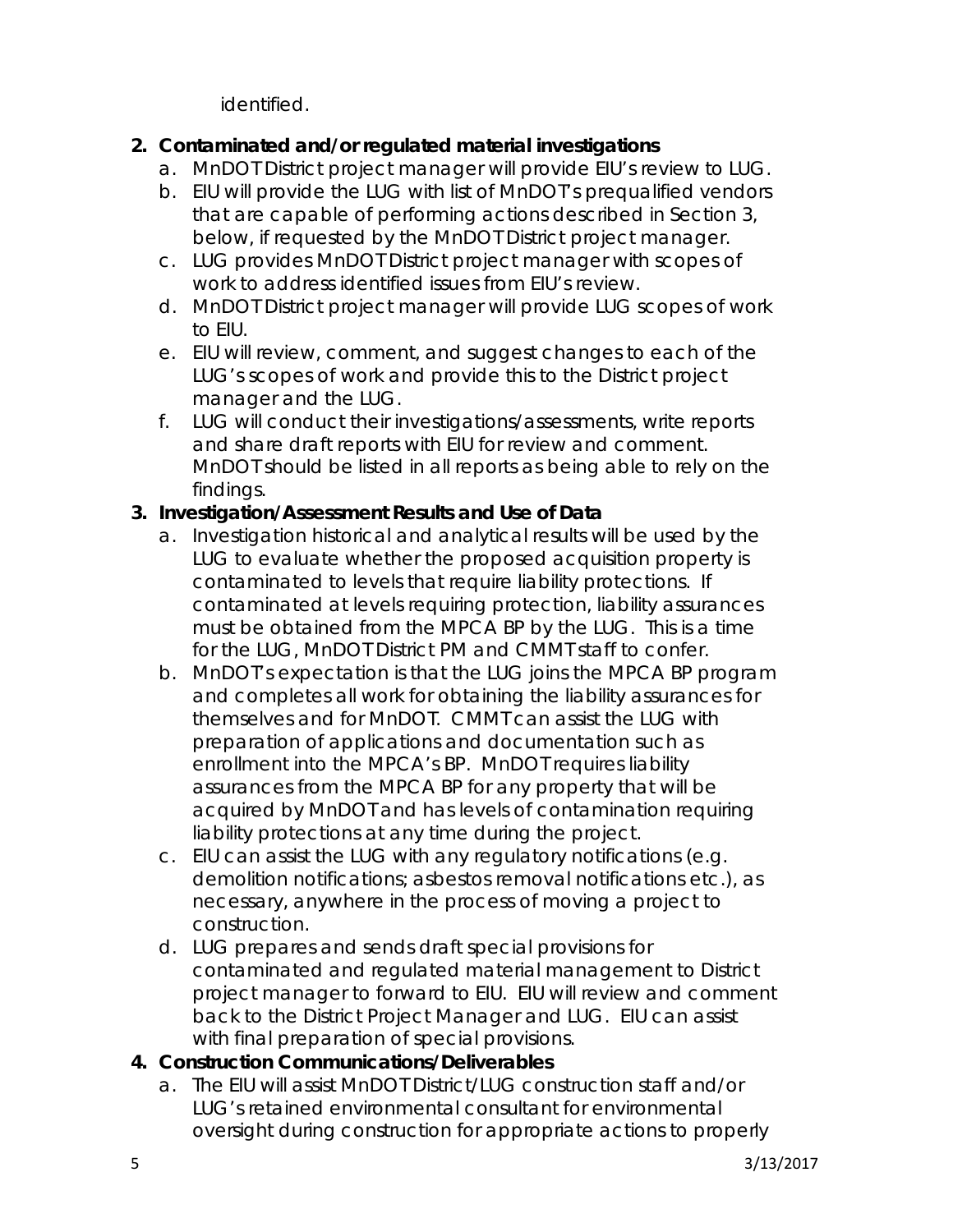manage contaminated soil/groundwater and/or regulated materials on new or existing MnDOT rights-of-way. LUG environmental consultants should contact EIU directly to discuss handling of any previously identified or previously unidentified contaminated soil and groundwater encountered during construction.

b. The LUG must notify EIU and MnDOT District construction staff if unknown contamination or regulated material is encountered during construction on new or existing MnDOT rights-of-way. Work will stop until the LUG's environmental consultant and EIU discuss next steps.

## **5. Post construction & project closeout**

- a. If any contaminated materials or solid waste are encountered during construction, the LUG will provide EIU and MnDOT District construction staff with a construction implementation report for review and comment.
- b. EIU will send comments upon review of the implementation report to the LUG and MnDOT District construction staff.
- c. LUG will provide a final report to EIU and MnDOT District construction staff.
- d. If project has an MPCA approved Response Action Plan, the LUG will send the final implementation reports to the MPCA and copy EIU for review to receive the final approval letters.
- e. LUG will send EIU final MPCA approval or assurance letter(s) as appropriate.

### **Training**

The EIU is available to provide training on contaminated and regulated material management to LUGs. LUGs can request training at any time. This training will provide information necessary for government officials to understand environmental liability issues associated with contaminated and regulated materials and management approaches that have been used successfully by MnDOT to reduce liability concerns and assist construction in staying on schedule and on budget.

## **Supporting Information**

- [MnDOT Highway Project Development Process \(HPDP\)](http://www.dot.state.mn.us/planning/hpdp/)
- MnDOT Policy on Cost Participation for Cooperative [Construction Projects and Maintenance Responsibilities](http://www.dot.state.mn.us/policy/financial/fm011.html)  [between MnDOT and Local Units of Government](http://www.dot.state.mn.us/policy/financial/fm011.html) Policy
- [Project Management](http://www.dot.state.mn.us/pm/index.html) website

Please contact the [Environmental](http://www.dot.state.mn.us/environment/) Stewardship for further assistance.